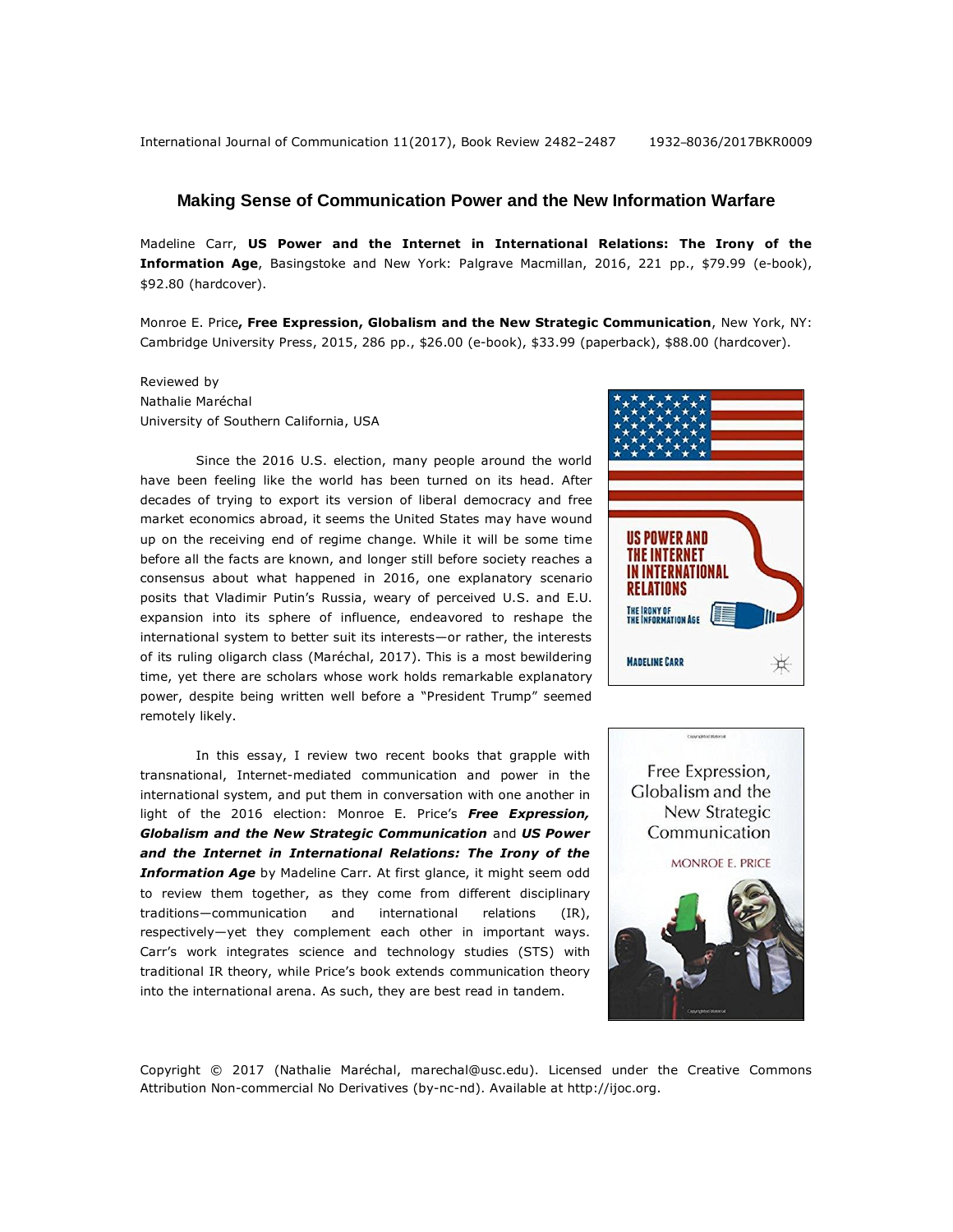Each book is the culmination of a project that predates the 2016 campaign. Price has been working on his book for years, and Carr's volume originated as her PhD dissertation. The books both reflect years of careful observation of the rapidly evolving relationship between communication and state power in the 21st century. I begin with a brief summary of each book before putting them in conversation with one another, highlighting their relevance to current events.

Price's *Free Expression, Globalism and the New Strategic Communication* considers the challenge posed by the Internet to the nation-state by focusing specifically on what Price calls "the market for loyalties," arguing that "the combination of new technologies, new tools for surveillance and new techniques for analysis of ever more available data raises the consequences and possibilities of strategic communication to new levels" (p. 1). Communicative efforts like propaganda, counterpropaganda, and public diplomacy all fall under the umbrella of "strategic communication."

Price describes this book as "a series of inquiries into global actors and the relationship between their information strategies and geopolitical impacts" (p. 8)—the "geopolitics of information," if you will. After an introductory chapter, Price offers definitions of key terms like *strategic communication* and *strategic communicators* before turning to "the organized advocacy of 'narratives of legitimacy' as a way to provide moral and consensual bases for modes of governance" in chapter 3. Chapter 4 conceptualizes the "diagnostic" as a "mode of analyzing information flows," arguing that communication environments comprising multiple strategic communicators (as opposed to haphazard communicators, one might suppose) necessitate scientifically rigorous understanding of competitors' goals, strategies, and techniques. Price's concept is rooted in his observations of public diplomacy and media assistance, "where fathoming the localized character of information flows is central to designing and implementing action" (p. 9). In chapter 5, Price analyzes asymmetric communication environments such as those pitting nationstates against various kinds of insurgents using a combination of innovation, "unorthodox techniques," and "unethical uses of communications" (p. 9). Circumvention technology also falls under this category, as "the process of designing, diffusing and encouraging the use of software that avoids state filtering and banning is an outcropping of potentially provocative intrusions on a state's own management of its narratives of legitimacy" (p. 9). Chapter 6 considers "strategic architectures," or "large-scale efforts to fix or stabilize the relationships of states and other major players to information flows" (p. 9). This chapter, notably, covers Internet governance.

The rest of the book comprises case studies of a variety of actors engaged in strategic communication: the Iranian government's perception that it is at the receiving end of a "Soft War" of ideas, the strategic communication of religious groups, non-governmental organizations (NGOs) involved in "democracy promotion," the use of the Beijing Olympics as a "platform" from which competing narratives were projected, and the global broadcast of TV channels via satellite technology, which in many ways foreshadowed the central debates over Internet governance.

With *US Power and the Internet: The Irony of the Information Age,* Madeline Carr updates IR theory for the 21st century. Throughout the book, she highlights a longstanding frustration of mine: the discipline's failure to account for the Internet in its theories of power. Through three judiciously chosen case studies—cybersecurity, Internet governance, and network neutrality—Carr melds the IR canon with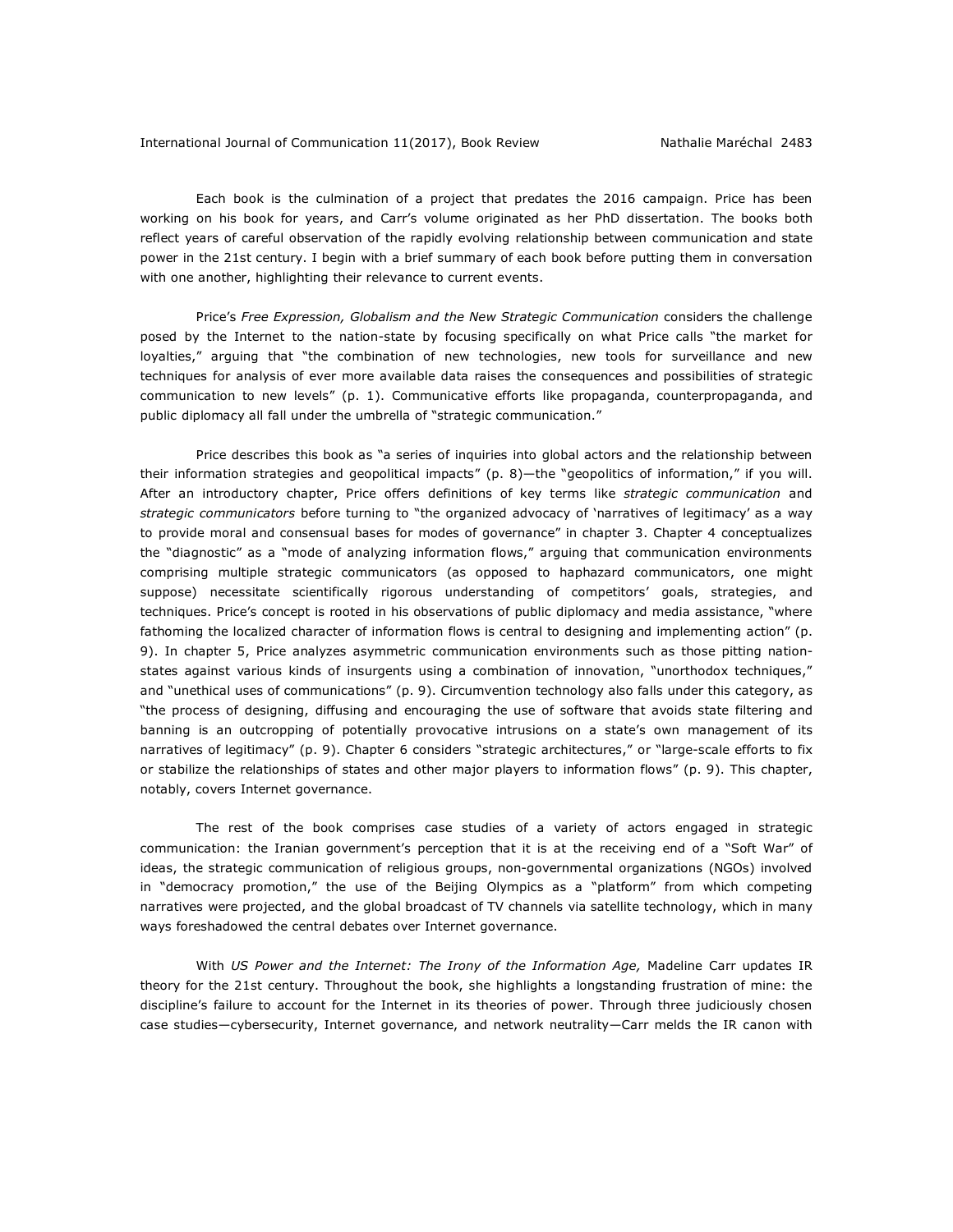an STS approach to question "the assumption that technology has a universal effect on power regardless of social or political forces" (p. 13). The book rejects the very premise of questions like whether the Internet (or technology in general) is good or bad for international stability, whether it enhances or diminishes U.S. power, or whether social media is good or bad for democracy. The answer is, it depends frustrating, perhaps, but nonetheless accurate.

After an introductory chapter, Carr offers a rich critical review of IR and STS, putting in them in dialogue to highlight IR theory's failure to "take into account the distinctive features of information and communication technology (ICT) which can render the nature and expression of power more complex" (p. 16). She focuses on the social construction of technology (SCoT) in particular, carefully explaining the ways that "conceptions of US power have influenced the development of the Internet and what implications this has for understanding power in the information age" (p. 16). The chapter takes a theorybuilding approach to integrate STS with IR, emphasizing that today, "neither the industrial age paradigm nor the information age paradigm is proving effective for understanding the relationship between power and technology" (p. 17). This chapter's review of the STS literature as it applies to the Internet and the international system should be required reading for every graduate-level IR theory course, and is accessible enough for many advanced undergraduates.

The third chapter offers a "select" political history of the Internet, arguing that many existing such histories imply that "technology evolves in a social and political vacuum without reference to the norms and values of the society in which it is embedded." On the contrary, for Carr, "political decisions have played an integral role in the development of Internet technology" (p. 45). This chapter stands well on its own, and makes an important contribution to the body of "Internet histories."

The three case study chapters—on cybersecurity, Internet governance, and network neutrality follow a coherent structure: findings, a "technical brief" explaining the specific technology under discussion, and thematic analysis. Some of Carr's findings will be surprising even to subject matter experts, but it is hard to disagree with her evidence or analysis. For example, with respect to cybersecurity, she concludes that "politicians do pursue a security-maximizing approach to state survival in cyberspace but, perhaps surprisingly, they do so through the pursuit of social power rather than materials power" (p. 78). With respect to Internet governance, she notes that "the normative assumption that intellectual property rights (as a commercial concern) should be central to Internet governance has been deeply embedded in US debates around this issue from the very beginning and rarely challenged in academic or policy debates" (p. 123)—because commercial interests were defined as the "relevant social group," in SCoT terms. The global structure of the Internet might have looked very different if another group's interests had been prioritized.

Taken together, the empirical case studies point to "conceptions of power" being "influential in shaping technology only when associated with a social constructivist approach to technology" (p. 150). Indeed, unlike cybersecurity and Internet governance, network neutrality was not conceived as central to state power by U.S. policy makers, and "politicians on both sides of this debate defer to external sources of authority" (p. 153), such as the free hand of the market or the Internet's fundamental character and natural destiny. This suggests that advocacy efforts to preserve net neutrality under Ajit Pai's tenure as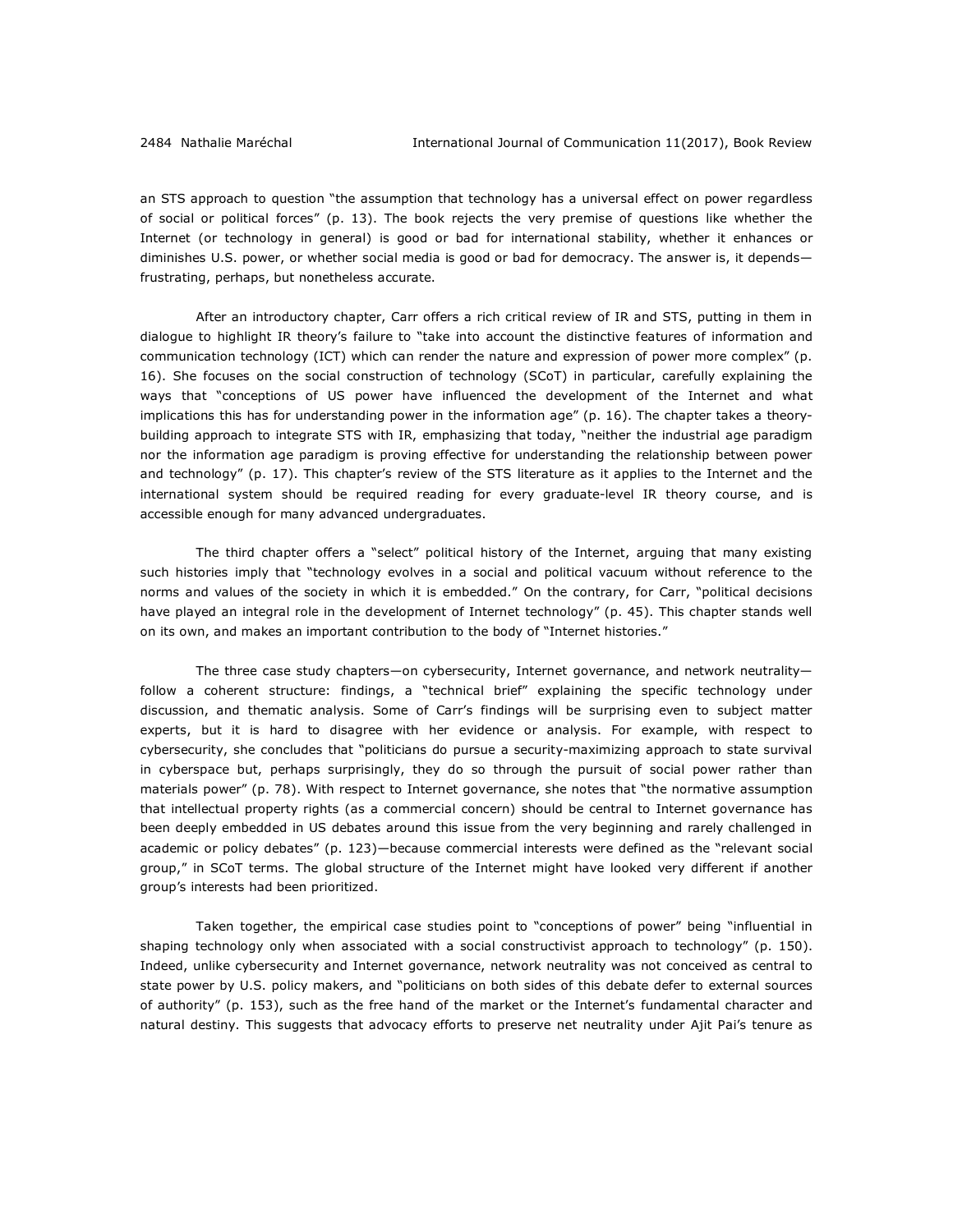Federal Communications Commission chair might do well to reframe net neutrality as fundamental to U.S. power, rather than as a guarantor of freedom. Carr demonstrates that the *freedom* frame is used by both sides of the issue, pitting freedom of information against economic freedom—two values with strikingly partisan connotations.

The conclusion is incisive, packing several key insights into a mere eight pages. Carr's clear prose reiterates the critique of IR theory that is the cornerstone of the book: "Understanding power in the information age *means* understanding the relationship between technology and power. And yet, as a discipline, IR has approached this problem largely without engaging deeply with technology in an applied or theoretical sense" (p. 182). As a result, assumptions grounded in technological determinism and a belief in universal effects have mistakenly sought to determine whether the Internet was good or bad for U.S. power, for democracy, and for human rights. These ultimately sterile discussions were notably embodied by the so-called Shirky/Morozov debate earlier in this decade (Morozov, 2011; Shirky, 2011). The Internet's impact is always context dependent and is linked to political actors' conceptions of authority and legitimacy. In other words, *how* actors think of power is determinant of both technology and policy: "Conceptions of power as they relate to Internet technology are even more complex and multifaceted than anticipated and this in itself is an important finding which should prompt a re-evaluation of the relationship between power and new technology" (p. 183). The empirical research found that American politicians see the Internet as having a "complex array of implications" for U.S. power, resulting in conflicting policy choices at times. Diverse ideas about power strongly suggest that a "political construction of technology" (p. 184) is at play.

Carr concludes that "state power in the information age is linked to a belief in the agency of political actors rather than the agency of technology or the market" (p. 188). Politicians believed that they had the authority and legitimacy to mold the Internet—whether by pushing the Internet Freedom Agenda or establishing U.S. hegemony over Internet governance processes. Norms and values were also found to be significant, most visibly embodied by the "21st Century Statecraft" of Hillary Clinton's State Department. One can only guess what her presidency might have looked like. Carr's hypothesis (at the time of writing) was that "the projection of US power . . . looks set to focus much more on how norms and values which promote US power can be embedded in global expectations of Internet technology" (p. 189). Time will tell how well this prediction holds up in the Trump era.

Scholarly inquiries into the relationship between communication and power are nothing new, of course. Nor is the idea that nation-states and other actors use communication tools to exert power over actors. What is new, though, is the possibility that the world's hegemonic superpower may have suffered a coup at the hands of an autocratic power with an aging nuclear stockpile. If borne out by careful empirical investigation, the Kremlin's apparent campaign to steer Western democracies toward far-right ethnonationalist parties, candidates and platforms may well prove to be a "black swan" event to rival 9/11. What the 2001 attacks on the World Trade Center and the Pentagon did for international Islamic terrorism, the 2016 U.S. election may do for "information warfare." Like terrorism, this kind of information warfare exploits open societies' freedoms—of speech, access to information, movement, and more—to turn societies against themselves, creating chaos and breeding suspicion. "There are terrorists in our midst, therefore we must surveil and control everyone" becomes "There are propagandists on the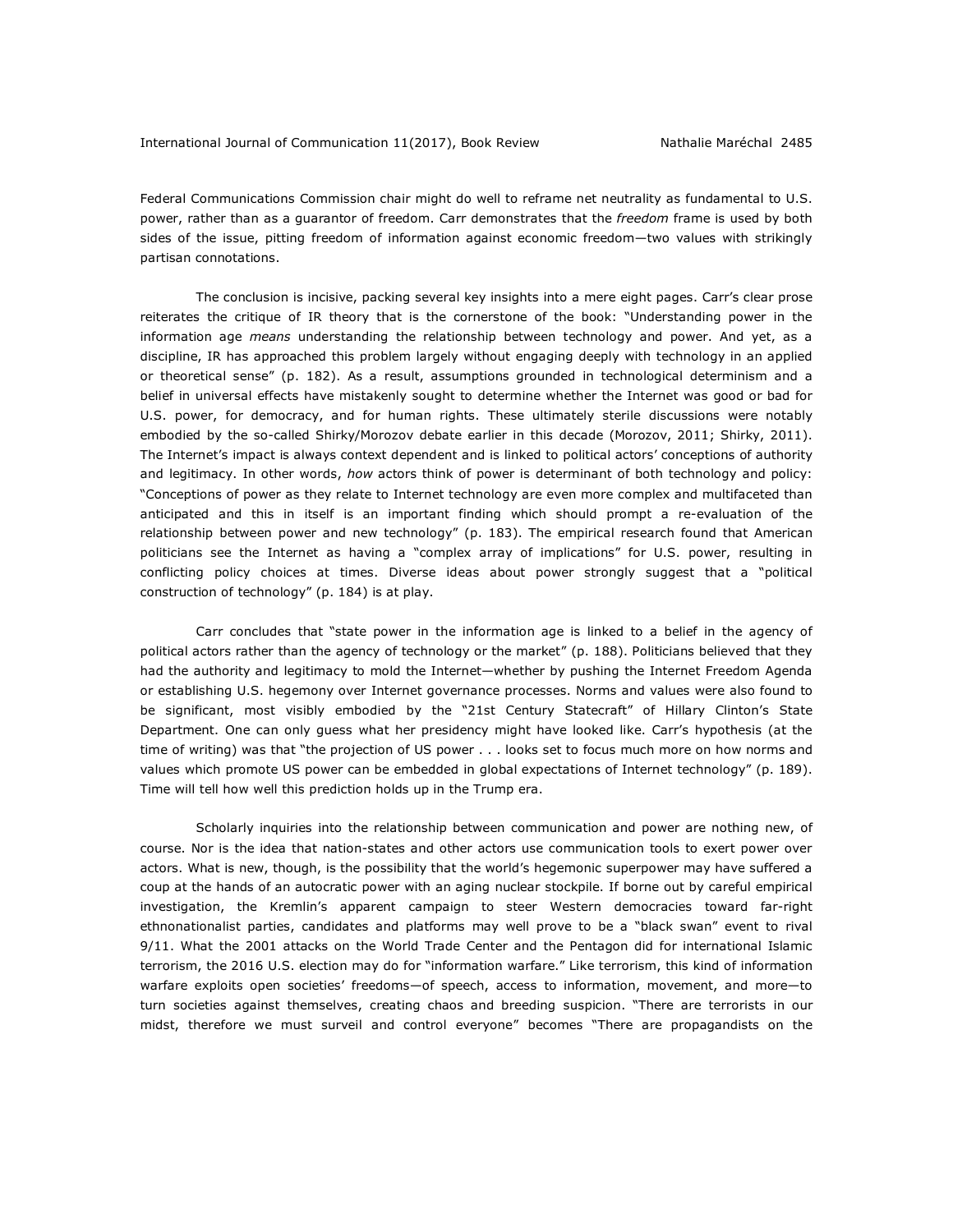Internet, therefore we must censor and control all online content." Without knowing friend from foe, or credible analysis from "fake news," societies become paralyzed, unable to coordinate against a shapeshifting enemy that many doubt is even there. Curiously, this strategy is nearly identical to the one described by Julian Assange in his 2006 manifesto, in which he explained that the point of mass leaks was to prevent the target organization's internal communication and coordination (see Maréchal, 2013).

If Max Weber famously described states as having a monopoly on the legitimate use of violence, Price argues that the definition is currently being amended, with states claiming a monopoly (or at least a privileged position) with respect to the "legitimate use of information" (p. 4). As is true of violence, this monopoly can be "bargained away by treaty or argument" (p. 4). For Price,

What is implicit in [Weber's] argument is that a state will seek to recover elements of its monopoly over violence that it has delegated, bargained away or lost through other means. Perhaps the same is true with respect to speech and the state's recuperative impulse. (p. 4)

Price is very clear that he is not arguing that "a state ought in principle to have management capabilities over information flows," but that "major elements of such management are inevitable" (p. 4). The central argument of the book is that

In the constitutionally circumscribed areas where a government justifiably (and consistent with carefully restrictive international norms) has a proper role to play, it should have the implied capability of doing so, including through managing technical challenges . . . [embracing] responses to powerful states that abuse control of information and weaker states where the capacity to function needs buttressing. (pp. 4–5)

A closely related theme is the duplicitous behavior of institutions whose outward-facing rhetoric embraces privacy despite the same institutions' growing use of surveillance to control citizens and their behavior. The U.S. federal government and Internet giants like Google and Facebook come to mind as prime examples of this dynamic, but they are far from alone in this category.

Price and Carr both hint at a coming reshuffling of the international system. The last such major reorganization—at least from a Western perspective—spanned the 1989–1991 period, when the fall of the Berlin Wall and collapse of the Soviet Union effectively ended the Cold War, along with Russia's superpower status. Russian elites see the United States's success in exporting its cultural products as a threat to national sovereignty and resent the European Union's eastward expansion and growing U.S. influence in Eastern Europe and Central Asia. Over time, Putin and his allies have become convinced that Western countries (mainly the United States) use the Internet to foment "color revolutions"—an existential threat to their hold on power. The 2011 Arab Spring and mass protests of the Russian legislative elections later that year only reinforced that worldview. Russian elites, of course, have long viewed information as a threat, dating to the pre-Bolshevik era. From 1998 onward, Russia has put forth United Nations resolutions to regulate cross-border information flows by forbidding "information aggression," to no avail (Nocetti, 2015). *Information aggression* is conceptually equivalent to Price's strategic communication, but